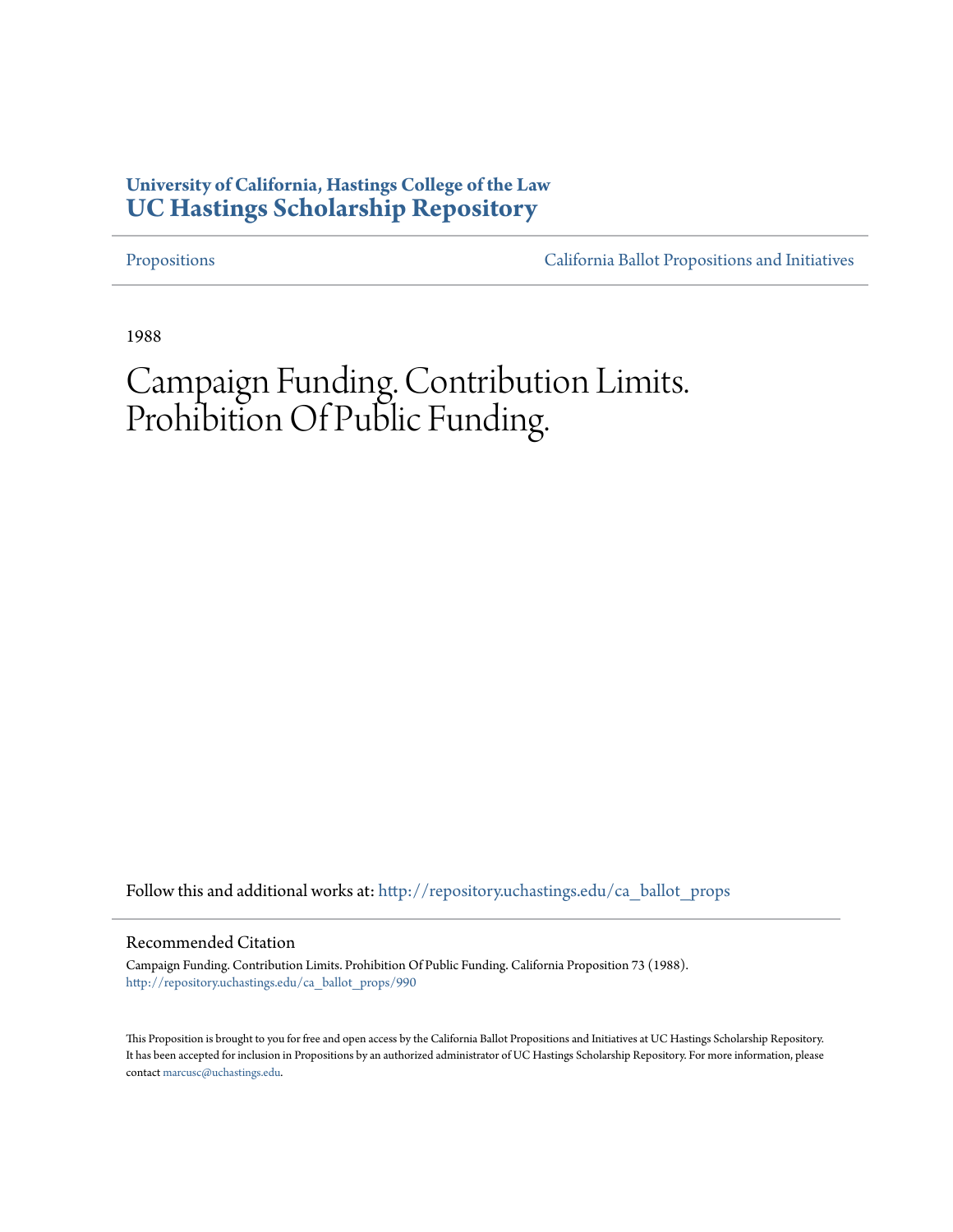# Official Title and Summary Prepared by the Attorney General

CAMPAIGN FUNDING. CONTRIBUTION LIMITS. PROHIBITION OF PUBLIC FUNDING. INITIATIVE STAT-UTE. Limits annual political contributions to a candidate for public office to \$1,000 from each person, \$2,500 from each political committee, and \$5,000 from a political party and each "broad based political committee," as defined. Permitt stricter local limits. Limits gifts and honoraria to elected officials to \$1,000 from each single source per vear. Prohibits transfer of funds between candidates or their controlled committees. Prohibits sending newsletters or other mass mailings, as defined, at public expense. Prohibits public officials using and candidates accepting public funds for purpose of seeking elective office. Summary of Legislative Analyst's estimate of net state and local government fiscal impact: Measure would result in net savings to state and local governments. State administrative costs would be about 81.1 million a vear when measure is fully operational. These costs would be more than completely offset by sayings  $\approx$ about \$1.8 million annually resulting from ban on publicly funded newsletters and mass mailings. Local governments would have unknown annual savings primarily from the ban on publicly funded newsletters and mass mailings.

# Analysis by the Legislative Analyst

# Background

Federal law limits the amount of money that an individual mav give as a political campaign contribution to a candidate for federal elective office or to the candidate's campaign committee. California law generally does not impose any similar limits on political campaign contributions. Both federal law and the state's Political Reform Act of 1974, however, require candidates for public office to report contributions they receive and money they and their campaign committees spend.

California law does not generally permit any public money to be spent for campaign activities. A few local government agencies, however, have authorized the payment of public matching funds to candidates for certain local elected offices.

### Proposal

In summary, this measure:

- Establishes limits on campaign contributions for all candidates for state and local elective offices:
- Prohibits the use of public funds for these campaign expenditures; and
- Prohibits state and local elected officials from spending public funds on newsletters and mass mailings.

### **Limits on Campaign Contributions**

The measure establishes separate limits for different types of contributors.

1. Persons. Contributions from any person to a candidate, or to the candidate's campaign committee. are limited to \$1,000 per fiscal year. Contributions to a political committee or political party are limited to \$2.500 per fiscal year. The measure defines "person" to include an individual, business firm, association, or labor organization.

2. Political Committees. Contributions from any committee to a candidate or the candidate's campaign committee are limited to \$2,500 per fiscal year.

3. Political Parties and Broad-Based Political Committees. Contributions from any political party or broadbased political committee to a candidate or the candidate's campaign committee are limited to \$5,000 per vear. A broad-based political committee is defined as one which receives contributions from more than 100 persons and makes contributions to five or more candidates.

- 4. Other Restrictions.
- No transfers of funds are permitted between individual candidates or between their campaign committees.
- State and local elected officials are prohibited  $\hat{r}$  om accepting more than \$1,000 in gifts or honoraria any one source during a calendar year.
- 5. Other Provisions.
- This measure does not affect any existing limitation on campaign contributions enacted by a local government that imposes lower contribution limits. In addition, any local government may enact its own lower limitations.
- The personal contribution limits only apply to financial or other support provided to a political committee or broad-based political committee if the support is used for making contributions directly to a candidate. The contribution limits do not apply if the contributions are used by the committee for other purposes, such as administrative costs.
- The time periods over which the contribution limits apply are modified in the case of special elections and special runoff elections.

# **Public Funding Prohibition**

No candidate may accept any public funds for the purpose of seeking elective office.

# **Newsletters and Mass Mailings**

Public funds cannot be used by state and local elected officials to pay for newsletters or mass mailings.

# **Administration and Enforcement**

The State Fair Political Practices Commission has primary responsibility for administering and enforcing this measure.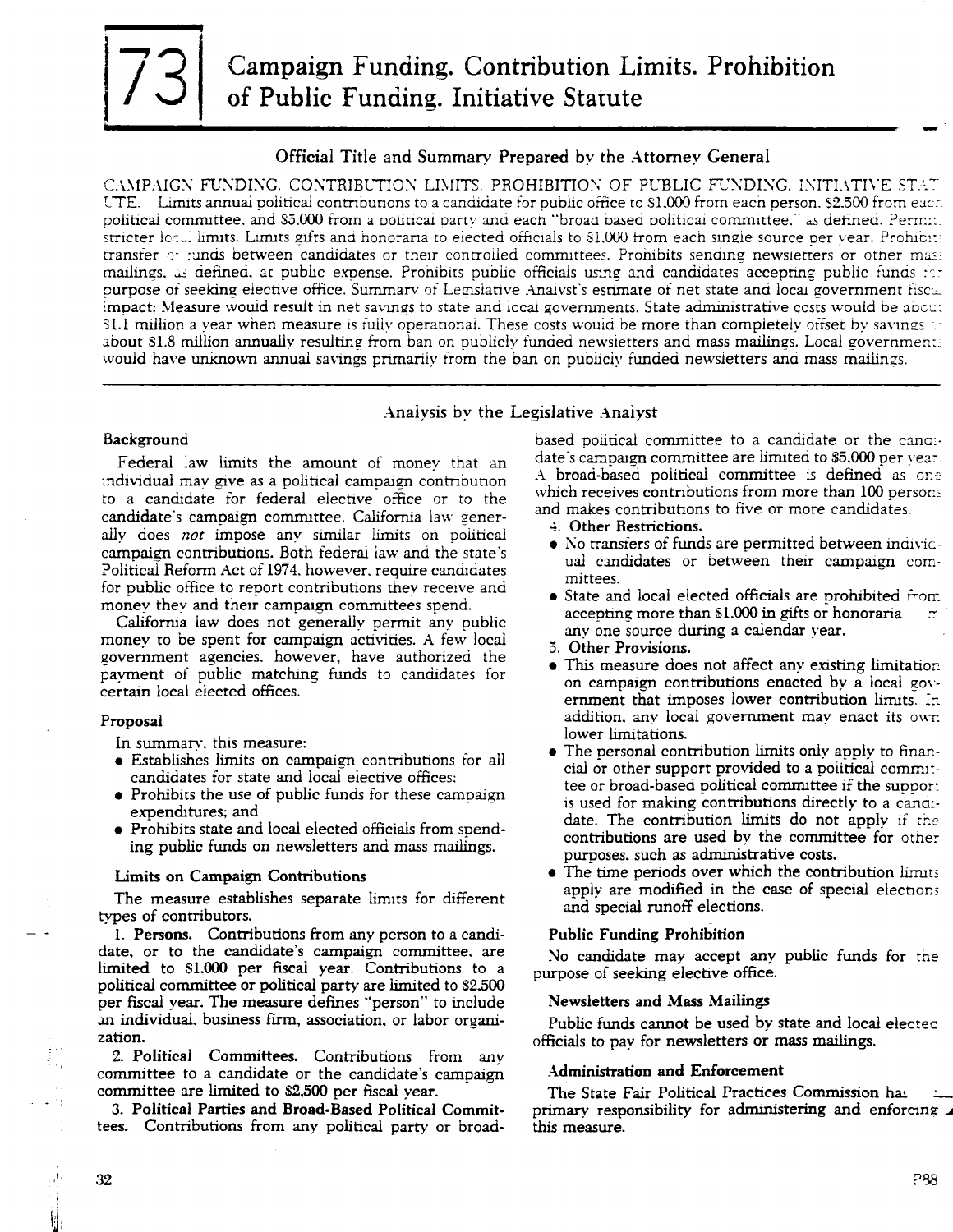# **Fiscal Effect**

The measure would result in net sayings to the state and local governments. State administrative costs will be about \$1.1 million a vear, when the measure is fully perational, and would be financed from the state's General Fund. Most of this cost would be incurred by the Fair Political Practices Commission. These costs would be

This initiative measure is submitted to the people in accordance with the provisions or Article II, Section 8 of the Constitution.

This initiative measure amends and adds sections to the Government Code: therefore, existing sections proposed to be defeted are printed in trineout type and new provisions proposed to be added are printed in *ualic tupe* to indicate that they are new.

#### PROPOSED LAW

SECTION 1. Chapter 5 (commencing with Section 85100) is added to Title 9 of the Government Code, to read:

CHAPTER 5. LIMITATIONS ON CONTRIBUTIONS

Article 1. Applicability and Definitions

5100. This chapter shall be known and cited as the "Campaign Contribution Limits Without Taxpayer Financing Amenaments to the Political Reform Act."

a) Nothing in this chapter shall affect the validity of a 95101 campaign contribution limitation in effect on the operative date of this chapter which was enacted by a local governmental agency and imposes lower contribution limitations.

b) Nothing in this chapter shall prohibit a local governmental agency from imposing lower campaign contribution limitations for candidates for elective office in its jurisdiction.

55102. The following terms as used in this chapter have the following meanings:

(a) "Fiscal year" means July 1 through June 30.

(b) "Person" means an individual proprietorship. firm. partnerup, joint venture, sundicate, business trust, company, corporation. .ssociation, committee, and labor organization.

(c) "Political committee" means a committee of persons who receive contributions from two or more persons and acting in concert makes contributions to canaidates.

(d) "Broad based political committee" means a committee of persons which has been in existence for more than six months. receives contributions from one hundred or more persons, and acting in concert makes contributions to five or more candidates.<br> $\left\{e\right\}$  "Public moneus" has the same meaning as defined in Section 426

of the Penal Code.

85103. The provisions of Section 81012 shall apply to the amenament of this chapter.

85104. The provisions of this chapter shall become operative on January 1, 1989.

#### Article 2. Candidacy

85200. Prior to the solicitation or receipt of any contribution or loan. an individual who intends to be a candidate for an elective office shall file with the commission a statement signed under penalty of perjury of intention to be a canaidate for a specific office.<br>85201. (a) Upon the filing of the statement of intention pursuant

to Section 85200, the individual shall establish one campaign contribution account at an office of a financial institution located in the state.

 $(b)$  Upon the establishment of an account, the name of the financial institution, the specific location, and the account number shall be filed with the commission within 24 hours.

 $(c)$  All contributions or loans made to the candidate, to a person on behalf of the candidate, or to the candidate's controlled committee shall be deposited in the account.

 $(d)$  Any personal funds which will be utilized to promote the election of the candidate shall be deposited in the account prior to expenditure.

(e) All campaign expenditures shall be made from the account.

85202. (a) A candidate may only accept contributions from persons, political committees, broad based political committees, and political parties and only in the amounts specified in Article 3 (commencing with Section 85300). A candidate shall not accept contributions from other source.

b) All contributions deposited into the campaign account shall be deemed to be held in trust for expenses associated with the election of the candidate to the specific office for which the candidate has stated. pursuant to Section 85200. that he or she intends to seek or expenses orfset by annual savings of about \$1.8 million resulting from the prohibition on the expenditure or public funds for newsletters and mass mailings.

Local government agencies also would experience unknown annual savings. These savings would result primarily from the prohibition on public expenditures for newsietters and mass mailings.

# Text of Proposed Law

issociated with holding that office.

Article 3. Contribution Limitations

35300. No public officer shall expend and no candidate shall accept any public moneus for the purpose of seeking elective office.

 $S301.$  (a) No person shall make, and  $\infty$  candidate for elective office, or campaign treasurer, shall solicit or accept any contribution or loan which would cause the total amount contributed or loaned by that person to that candidate, including contributions or loans to all committees controlled by the candidate, to exceed one thousand dollars S1.000) in any fiscal year.

 $b$ . The provisions of this section shall not apply to a candidate  $s$ contribution of his or ner personal funds to his or her own campaign contribution account.

No person shall make and no political committee, broad 55302. based political committee, or political party shall solicit or accept, any contribution or loan from a person which would cause the total amount contributed or loaned by that person to the same political committee.  $b$ road based political committee, or political party to exceed two thousand five hundred dollars (\$2.500) in any fiscal year to make contributions to candidates for elective office.

\$5303. (a) No pointcal committee shall make, and no candidate or campaign treasurer shall solicit or accept, any contribution or toan which would cause the total amount contributed or loaned by that committee to that candidate for elective office or any committee controlled by that candidate to exceed two thousand five hundred dollars (\$2,500) in any fiscal year.

(b) No broad based political committee or political party shall make and no candidate or campaign treasurer shall solicit or accept, any contribution or loan which would cause the total amount contributed or loaned by that committee or political party to that candidate or any committee controlled by that candidate to exceed five thousand dollars : S5,000) in any fiscal year.

 $(c)$  Nothing in this Chapter shall limit a person's ability to provide financial or other support to one or more political committees or broad vased political committees provided the support is used for purposes other than making contributions directly to candidates for elective office.

S5304. No candidate for elective office or committee controlled by that candidate or candidates for elective office shall transfer any contribution to any other candidate for elective office. Transfers of funds between candidates or their controlled committees are prohibited.

85305. (a) This Section shall only apply to candidates who seek elective office during a special election or a special runoff election.

(b) As used in this Section, the following terms have the following meanings.

 $(1)$  "Special election cycle" means the day on which the office becomes vacant until the day of the special election.

(2) "Special runoff election cycle" means the day after the special election until the day of the special runoff election.<br>(c) Notwithstanding Section 85301 or 85303 the following contribu-

tion limitations shall apply during special election cycles and special runoff election cycles.

 $(i)$  No person shall make, and no candidate for elective office, or campaign treasurer, shall solicit or accept any contribution or loan which would cause the total amount contributed or loaned by that person to that candidate, including contributions or loans to all committees controlled by the candidate, to exceed one thousand dollars (\$1,000) during any special election cycle or special runoff election cycle.

(2) No political committee shall make, and no candidate or campaign treasurer shall solicit or accept, any contribution or loan which would cause the total amount contributed or loaned by that committee to that candidate for elective office or any committee controlled by that candidate to exceed two thousand five hundred dollars (\$2,500) during any special election cucle or special runoff election cycle.

(3) No broad based political committee or political party shall make and no candidate or campaign treasurer shall solicit or accept, any contribution or loan which would cause the total amount contributed or loaned by that committee or political party to that candidate or any Continued on page 63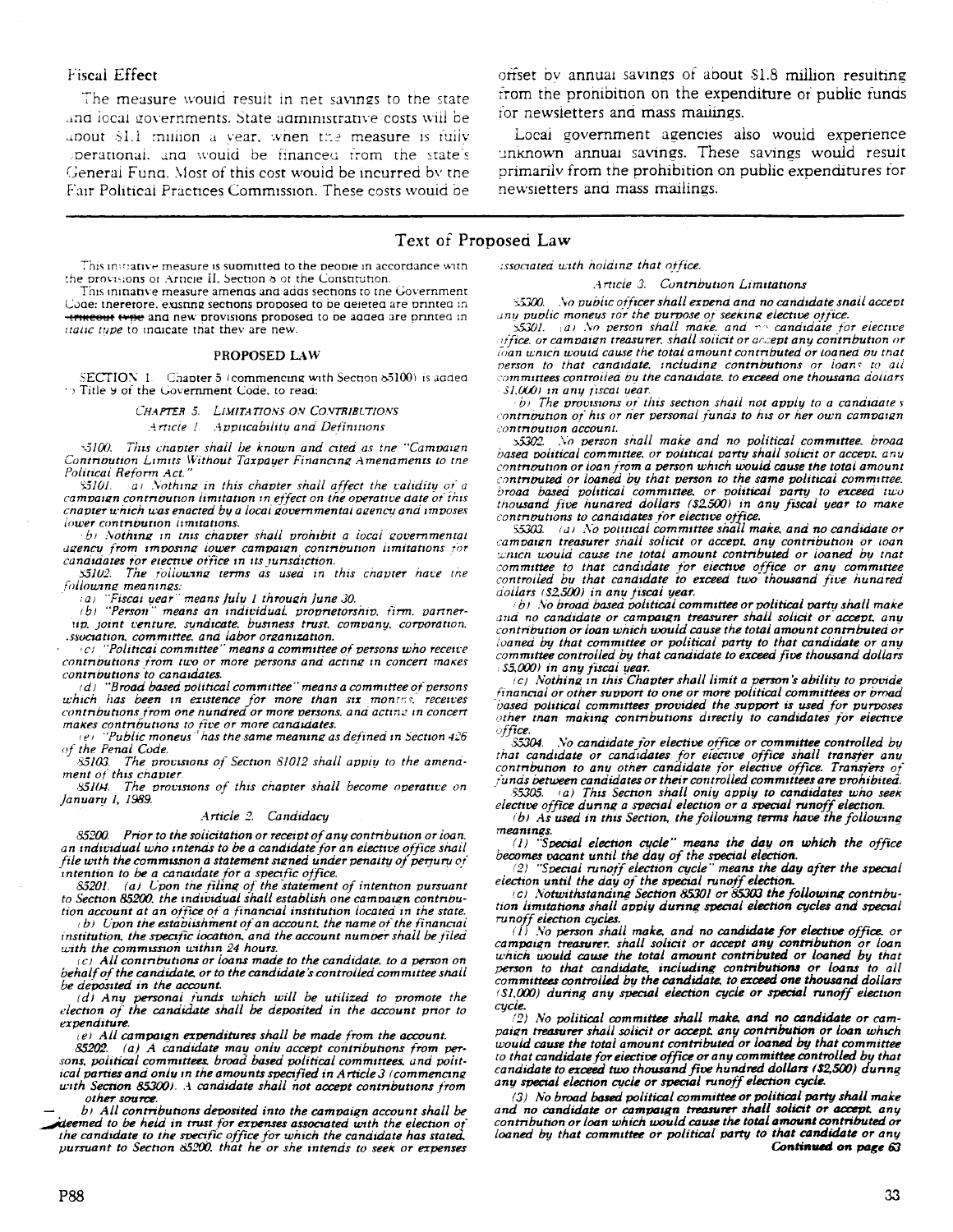# **Campaign Funding. Contribution Limits. Prohibition** of Public Funding. Initiative Statute

## Argument in Favor of Proposition 73

Proposition 73 will reform the way political campaigns are financed in California WITHOUT GIVING YOUR TAX MONEY TO POLITICIANS!

Proposition 73 is the ONLY CAMPAIGN FINANCE PRO-POSAL THAT APPLIES TO ALL CALIFORNIA ELECTED OFFICES including State Senate, State Assembly, statewide constitutional offices and local offices.

Clearly, too much money is being spent on political campaigns today. Candidates and officeholders can be unduly influenced by special interest groups that donate large amounts of money.

Currently in California there is NO LIMIT on the amount that any one DONOR can CONTRIBUTE to a CANDIDATE for office. Contributions of \$10,000, \$20,000 or \$30,000 are routine. \$100,000 contributions are becoming commonplace. Proposition 73 will place a reasonable contribution limit on how much any one donor can give to a candidate.

If Proposition 73 is enacted:

Individual contributions to a campaign would be limited to  $$1,000$  per year.

Contributions from businesses and labor unions would be<br>limited to  $$2,500$  per year.

Contributions from political action committees would be limited to \$5,000 per year.

Proposition 73 would also:

Place a limit on the amount of money a candidate could take as an honorarium for such things as giving a speech. Prohibit "transfers"—the practice of political power brokers collecting and transferring huge amounts of money

to their anointed candidates.<br>MOST IMPORTANT OF ALL, PROPOSITION 73 ACCOMPLISHES THIS NEEDED REFORM OF CAMPAIGN FINANCING WITHOUT GIVING YOUR HARD-EARNED TAX MONEY TO POLITICIANS

In fact, it flatly PROHIBITS candidates' use of any tax money in order to campaign for office.

Too much money is spent on political campaigns today! IT<br>CERTAINLY MAKES NO SENSE TO OPEN THE BIGGEST

MONEY SOURCE OF ALL, THE TAXPAYERS' PURSES AND WALLETS.

Keeping government spending under control is hard enough. Imagine how much harder it will be to keep politicians from spending more tax money on the most important thing in their lives-getting elected and reelected.

TAXPAYER FINANCING OF POLITICAL CAMPAIGNS

- MAKES NO SENSE!<br>
 STATE SENATE AND ASSEMBLY RACES ALONE<br>
COULD COST TAXPAYERS \$70 MILLION EVERY TWO YEARS. THIS IS MONEY THAT COULD OTHERWISE PAY FOR POLICE PROTECTION, FIRE PROTECTION OR SCHOOLS.
	- Your tax money would be given to candidates you disagree with. In fact, it would allow EXTREMIST CANDIDATES<br>SUCH AS COMMUNISTS OR MEMBERS OF THE KU<br>KLUX KLAN TO HAVE THEIR CAMPAIGNS PAID FOR<br>WITH YOUR TAX DOLLARS.

Fortunately, you have an alternative to taxpayer financing of political campaigns.

PROPOSITION 73 IS THAT ALTERNATIVE.

Every effort to reform the way political campaigns are financed without taxpayer money has been defeated in the State Legislature. In fact, a bill identical to Proposition 73 was

defeated by the Legislature at its first committee hearing!<br>YOU KNOW. THE POLITICIANS WON'T CHANGE A SYSTEM WHICH IS RUN FOR THEIR BENEFIT BY ENACTING<br>THESE VITALLY NEEDED REFORMS. YOU MUST DO THE **JOB OR IT WONT GET DONE AT ALL!!** 

We must control the overwhelming power that special interests have over our legislative process. It's time for campaign contribution reform.

**VOTE YES ON PROPOSITION 73!** 

**IOEL FOX** President, California Tax Reduction Movement **DAN STANFORD** Former Chairman, Fair Political Practices Commission, 1983-85

# Rebuttal to Argument in Favor of Proposition 73

### DON'T BE FOOLED.

PROPOSITION 73 WAS WRITTEN BY THREE INCUM-BENT POLITICIANS. ITS MAIN SUPPORTERS ARE SOME OF THE LARGEST SPECIAL INTEREST LOBBYISTS IN CALIFORNIA.

The proponents of Proposition 73 admit that too much money is being spent on political campaigns. But Proposition 73 does nothing to limit campaign spending! In fact, Proposition 73 would actually prohibit the citizens of California from imposing limits on campaign spending.

The proponents of Proposition 73 admit that candidates and officeholders are unduly influenced by large contributions from special interest lobbyists. But Proposition 73 does nothing to reduce the influence of the special interests!<br>Under Proposition 73's so-called "limits," a single special

interest group could give incumbent legislators as much as \$600,000 per year, or \$1.2 million per election cycle. That's even more than the state's largest lobbying groups contribute now.<br>JUST IMAGINE HOW MUCH INFLUENCE \$1.2 MILLION CAN BUY!

The proponents of Proposition 73 say that they want to limit campaign spending without any public financing. That sounds

nice. What they don't tell you is that the U.S. Supreme Court has ruled that we can't limit campaign spending without providing some form of public funding. And we can't have effective campaign reform without limiting spending.

PROPOSITION 68 LIMITS CAMPAIGN SPENDING.

PROPOSITION 73 DOES NOT.

PROPOSITION 68 ACHIEVES REAL CAMPAIGN RE-FORM.

PROPOSITION 73 DOES NOT.

PROPOSITION 68 IS THE CITIZENS' IDEA FOR RE-FORM.

PROPOSITION 73 IS THE POLITICIANS' AND SPECIAL INTEREST LOBBYISTS' IDEA OF "REFORM."<br>DON'T BE FOOLED!<br>VOTE "NO" ON PROPOSITION 73!

**CAROL FEDERIGHI** 

President, League of Women Voters of California **LUCY BLAKE** 

Executive Director, California League of Conservation Voters

**JOHN K. VAN DE KAMP** 

Attorney General, State of California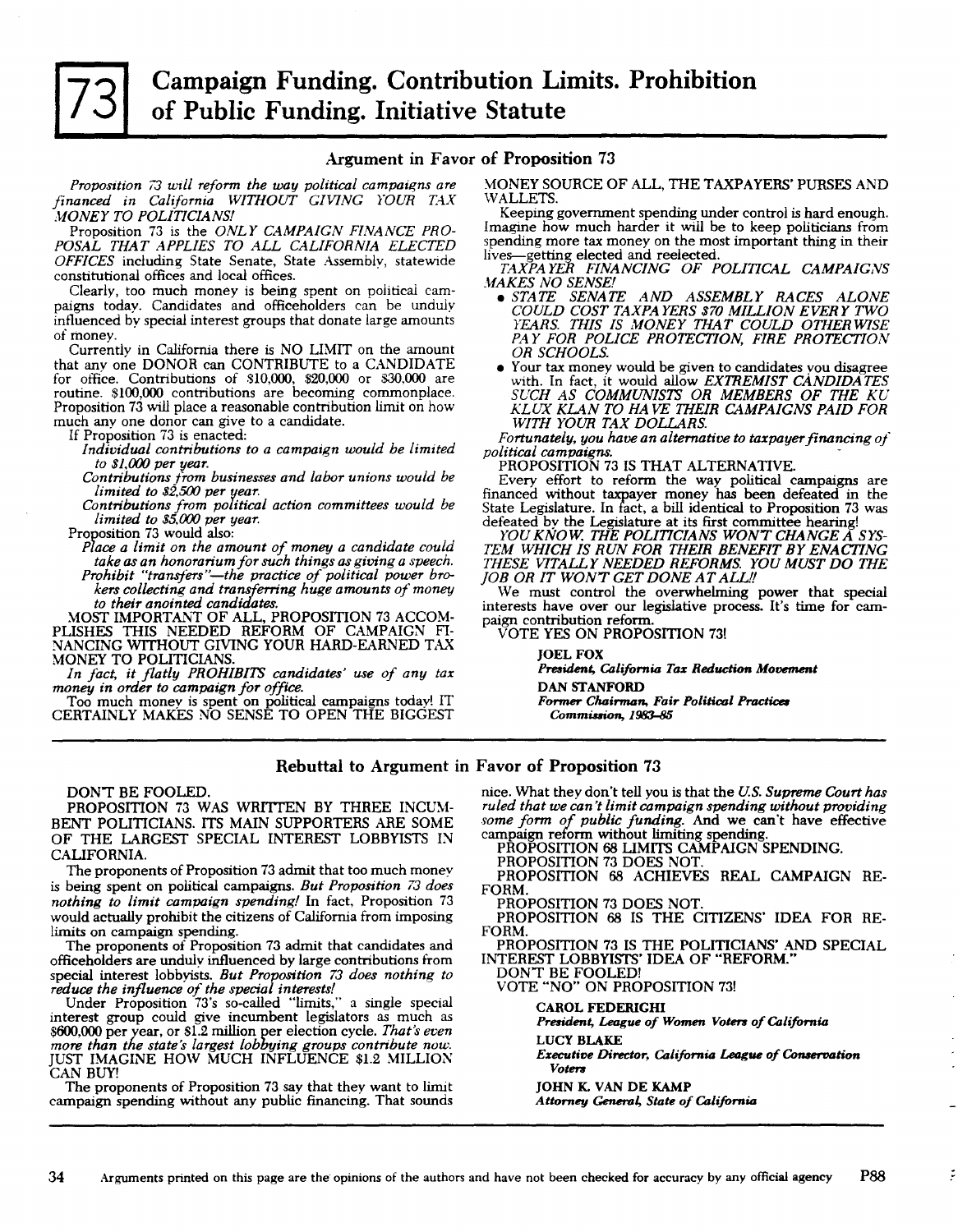# Argument Against Proposition 73

DON'T BE FOOLED!!!

Proposition 73 is the politicians' and lobbyists' attempt to hold onto their power using the disguise of campaign reform.

Proposition 73 does nothing to reduce the influence of big-monev contributors.

Proposition 73 would actually prohibit citizens from limiting campaign spending in California.<br>VOTE "NO" ON PROPOSITION 73!

*PROPOSITW.\'* 7:3 *IS A FRAUD PROMOTED BY THE POL-ITICIANS* Al\D *SPECIAL INTEREST LOBBYISTS.* 

The politicians and lobbyists in Sacramento have joined forces in hopes of confusing the public and preventing you from enacting true campaign reform. DON'T BE FOOLED! *Proposition 73 is not reform.* 

- Proposition 73 was drafted by three incumbent politicians. Between them. they received *over* \$2 *million* in campaign money for their last elections. One of these legislators alone spent well over 8800.000, and *he didn't even have an opponent!* DO THESE SOUND LIKE SPONSORS OF REAL CAMPAIGN REFORM?
- Proposition 73 was placed on the ballot with over \$250,000 received from incumbent legislators and five of the largest special interest groups in the state. In the last election. *these five lobbying groups contributed over \$3 million to legis--lative candidates!* DO THESE SOUND LIKE SUPPORT-ERS OF *REAL* CAMPAIGN REFORM?

WHY DO THESE POLITICIANS AND LOBBYISTS WANT PROPOSITION 73? Because it serves their interests and protects them from *true* campaign reform!

*PROPOSITWA'* 7:3 *WILL DO NOTHING TO REDUCE THE FLUENCE OF SPECIAL INTEREST LOBBYISTS AND WILL .CTUALLY PREVE:\'T MEANINGFUL CAMPAIGN FINANCE REFORM.* 

The real problem with today's election system is *runaway*  race will cost 81 million. Yet not only does Proposition 73 fail to limit campaign spending, *it actually prohibits any spending limits in all future campaigns!* 1\0 WONDER THE POLITI-

CIANS AND BIG-SPENDING LOBBYISTS SUPPORT PROP-OSITION 73.

Without spending limits, legislators will continue to spend their time stuffing their war chests with money received from special interest groups who want somethmg in return. *And the more money the poLiticians raise. the more we pay-in* higher taxes, in laws that give special breaks to big contributors. and in

elected officials who ignore the needs of the average citizen.<br>Proposition 73's contribution limits will not solve the campaign finance problem. *Proposition 73's purported "limits" are so full of loopholes that they will have virtually no impact.* A single lobbying group can still give over \$2 million to candidates<br>for the Legislature at a single election! NO WONDER THE POLITICIANS AND BIG-SPENDING LOBBYISTS SUPPORT PROPOSITION 73.<br>*The civic and business leaders and organizations who have* 

*been working for real campaign finance reform-such as the*  League of Women Voters and Common Cause-do not support *Proposition* 73. *Passage of Proposition* 73 *could prevent Proposition* 68 *from takinR effect.* 

*DON'T BE FOOLED!!!* 

PROPOSITION 73 IS A *TRICK* DESIGNED TO DEFEAT THE REAL CAMPAIGN REFORM CONTAINED IN PROPO-SITION 68 AND TO PROHIBIT THE CITIZENS FROM EVER CONTROLLING CAMPAIGN SPENDING.

THE SUPPORTERS OF PROPOSITION 73 ARE THE VERY POLITICIANS AND LOBBYISTS WHO PROFIT FROM THE CURRENT SYSTEM.

DON'T BE FOOLED!!!

VOTE "NO" ON PROPOSITION 73!

WALTER ZELMAN

*Executive Director, California Common Cause*  ROY ULRICH

*Chairman, California Tax Reform Association* 

TOM K. HOUSTON

*Former Chairman, California Fair Political Practices Commission* 

# Rebuttal to Argument Against Proposition 73

WE MUST REFORM THE WAY POLITICAL CAMPAIGNS rations, labor unions and other special interests would be<br>matched with \$3 of your tax money for each \$1 contributed.

J --

from using your tax money to run their campaigns.<br>IN CONTRAST, Proposition 68 GIVES A BLANK CHECK IN CONTRAST. Proposition 68 GIVES A BLANK CHECK *TAXPA YERS SHOULD NOT BE FORCED TO SHELL OUT*  CIANS, INCLUDING EXTREMISTS, SUCH AS COMMUNISTS<br>OR MEMBERS OF THE KU KLUX KLAN!

The opponents of Proposition 73 understand we are part of a<br>small minority in the Legislature fighting for campaign reform. reform WITHOUT RAIDING<br>But these special interests are so intent on increasing their Vote YES on P But these special interests are so intent on increasing their political influence by using your tax money that they will tell **QUENTIN L. KOPP** any lie! State Senator, 8th Di

The *FACT* is that their rival initiative, Proposition 68, was *Independent/San Francisco and San Mateo Counties* placed on the ballot with nearly \$500,000 in contributions from The Independent, sun Francisco<br>California's largest corporations and other special interests, **JOSEPH B, MONTOYA**<br>including insurance companies, banks, major including insurance companies, banks, major developers and *State Senator, 26th District*  other huge corporations that contribute hundreds of thousands *Democratic/Los angeles Caunty of dollars* to political campaigns. These same special interests

Jnder their plan. Proposition 68, contributions from corpo-

RE FINANCED! matched with \$3 of your tax money for each \$1 contributed.<br> WHY ALLOW THESE SPECIAL INTERESTS TO MULTIPLY YOU HAVE A CLEAR CHOICE! WHY ALLOW THESE SPECIAL INTERESTS TO MULTIPLY J<br>Proposition 73 will PROHIBIT politicians and special interests THEIR POLITICAL INFLUENCE WITH YOUR TAX MON-THEIR POLITICAL INFLUENCE WITH YOUR TAX MON-<br>EYP

WP TO \$70 MILLION EVERY TWO YEARS FOR THEIR EXTRAVAGANT PLAN.

OR MEMBERS OF THE KU KLUX KLAN! Join nearly 600.000 of your fellow Californians who placed The opponents of Proposition 73 understand we are part of a Proposition 73 on the ballot. Support true campaign finance

**State Senator, 8th District** of dollars to political campaigns. These same special interests ROSS JOHNSON ---,<br> *Alter district* and a member of the Assembly, 64th District *Member of the Assembly, 64th District*<br> *Member of the Assembly, 64th Distric*